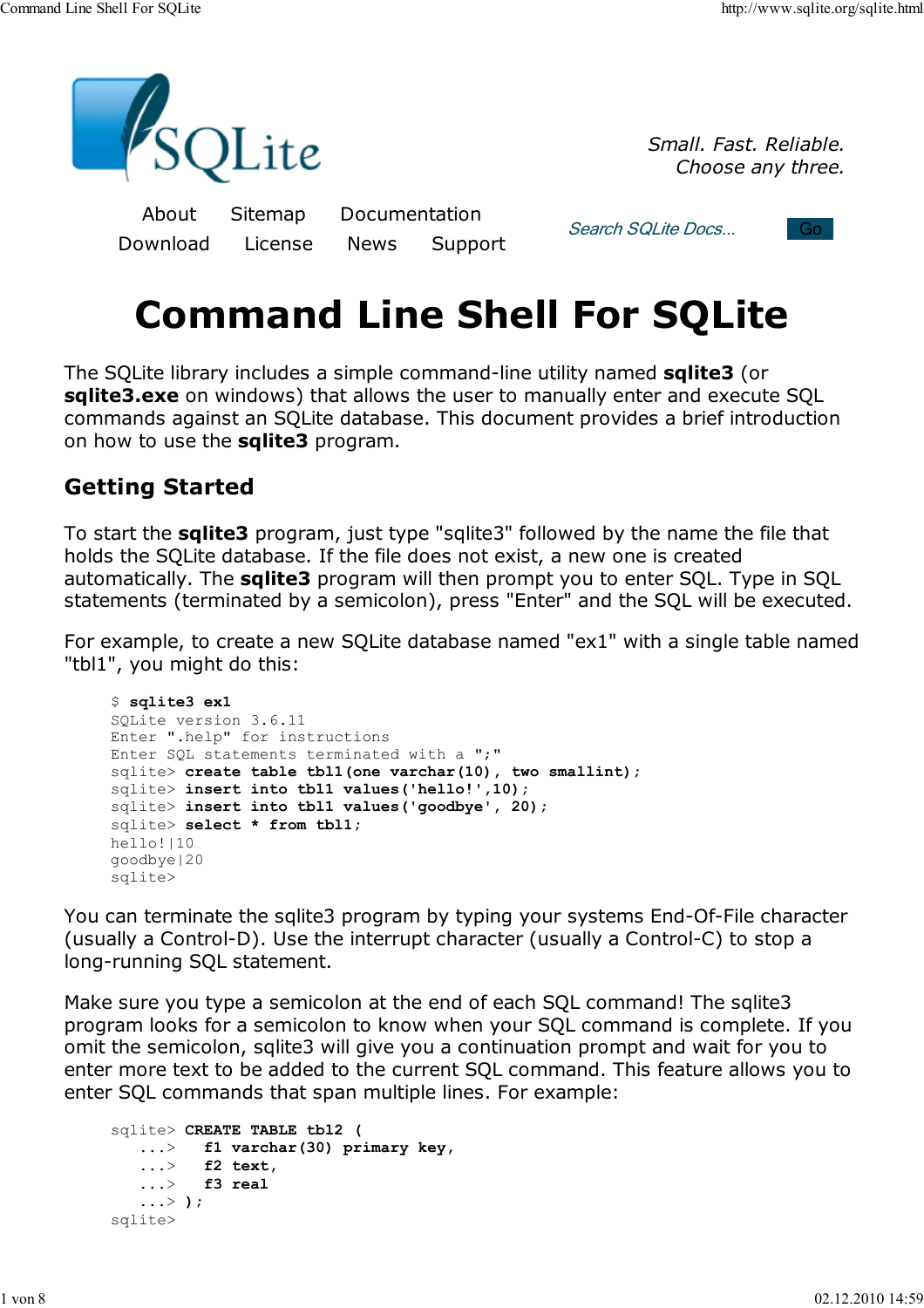# **Aside: Querying the SQLITE\_MASTER table**

The database schema in an SQLite database is stored in a special table named "sqlite\_master". You can execute "SELECT" statements against the special sqlite master table just like any other table in an SQLite database. For example:

```
$ sqlite3 ex1
SQLite version 3.6.11
Enter ".help" for instructions
sqlite> select * from sqlite master;
     type = table
   name = tbl1tbl name = tbl1rootpage = 3
    sgl = create table tbll(one varchar(10), two smallint)
sqlite>
```
But you cannot execute DROP TABLE, UPDATE, INSERT or DELETE against the sqlite master table. The sqlite master table is updated automatically as you create or drop tables and indices from the database. You can not make manual changes to the sqlite master table.

The schema for TEMPORARY tables is not stored in the "sqlite\_master" table since TEMPORARY tables are not visible to applications other than the application that created the table. The schema for TEMPORARY tables is stored in another special table named "sqlite temp\_master". The "sqlite\_temp\_master" table is temporary itself.

#### **Special commands to sqlite3**

Most of the time, sqlite3 just reads lines of input and passes them on to the SQLite library for execution. But if an input line begins with a dot ("."), then that line is intercepted and interpreted by the sqlite3 program itself. These "dot commands" are typically used to change the output format of queries, or to execute certain prepackaged query statements.

For a listing of the available dot commands, you can enter ".help" at any time. For example:

| sqlite> .help      |                                                  |
|--------------------|--------------------------------------------------|
| backup ?DB? FILE.  | Backup DB (default "main") to FILE               |
| .bail ON OFF       | Stop after hitting an error. Default OFF         |
| .databases         | List names and files of attached databases       |
| .dump $?TABLE?$    | Dump the database in an SQL text format          |
| .echo ON OFF       | Turn command echo on or off                      |
| .exit              | Exit this program                                |
| explain ON OFF.    | Turn output mode suitable for EXPLAIN on or off. |
| .genfkey ?OPTIONS? | Options are:                                     |
|                    | --no-drop: Do not drop old fkey triggers.        |
|                    | --ignore-errors: Ignore tables with fkey errors  |
|                    | --exec: Execute generated SQL immediately        |
|                    | See file tool/genfkey. README in the source      |
|                    | distribution for further information.            |
| theader(s) ON/OFF  | Turn display of headers on or off                |
| .help              | Show this message                                |
| .import FILE TABLE | Import data from FILE into TABLE                 |
| .indices TABLE     | Show names of all indices on TABLE               |
| .iotrace FILE      | Enable I/O diagnostic logging to FILE            |
| .load FILE ?ENTRY? | Load an extension library                        |
| .mode MODE ?TABLE? | Set output mode where MODE is one of:            |
|                    | csv Comma-separated values                       |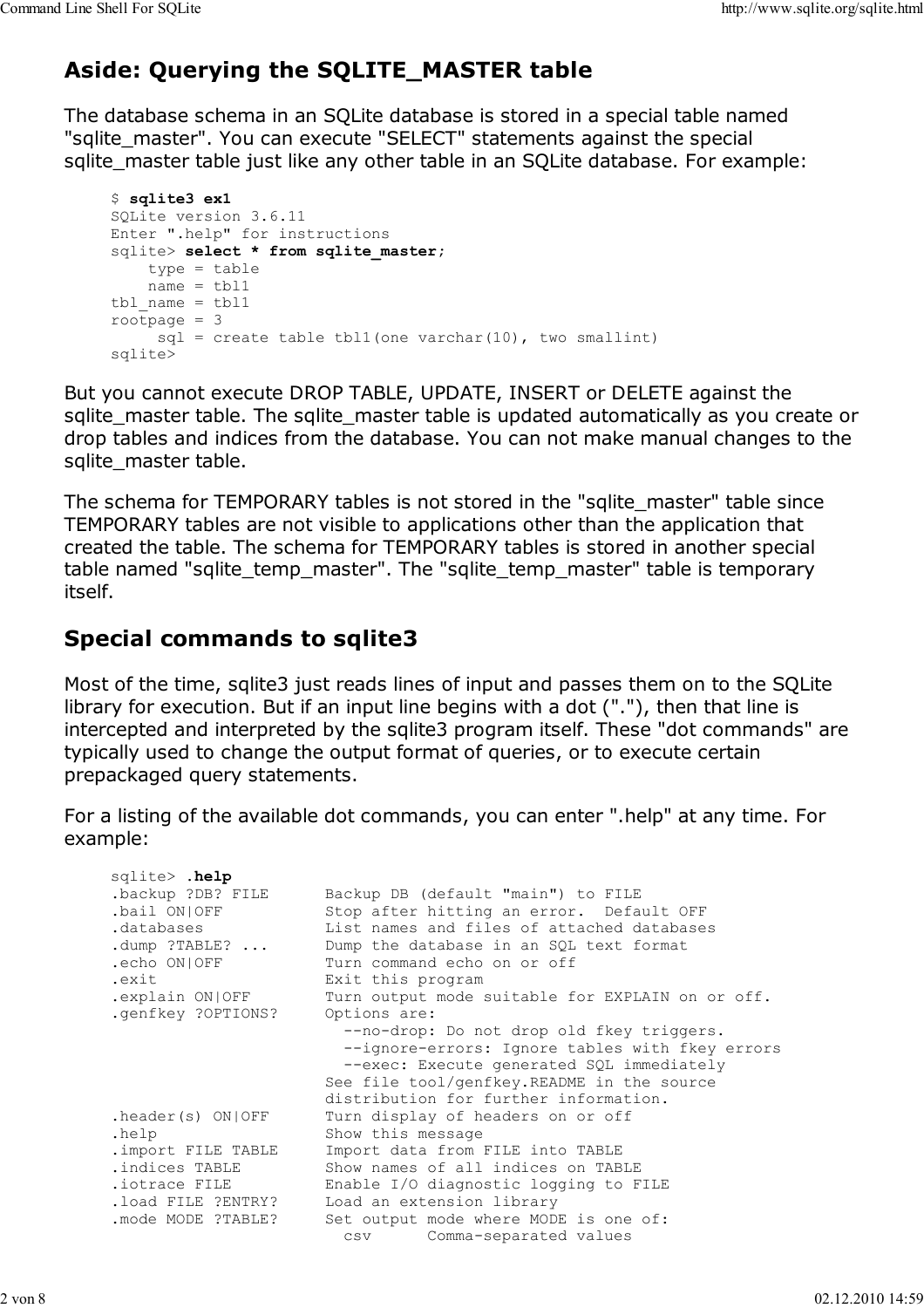column Left-aligned columns. (See .width) html HTML <table> code insert SQL insert statements for TABLE line One value per line list Values delimited by .separator string tabs Tab-separated values<br>tcl TCL list elements tcl TCL list elements .nullvalue STRING Print STRING in place of NULL values .output FILENAME Send output to FILENAME .output stdout Send output to the screen .prompt MAIN CONTINUE Replace the standard prompts .quit Exit this program .read FILENAME Execute SQL in FILENAME .restore ?DB? FILE Restore content of DB (default "main") from FILE .schema ?TABLE? Show the CREATE statements .separator STRING Change separator used by output mode and .import .show Show the current values for various settings .tables ?PATTERN? List names of tables matching a LIKE pattern .timeout MS Try opening locked tables for MS milliseconds .timer ON|OFF Turn the CPU timer measurement on or off .width NUM NUM ... Set column widths for "column" mode sqlite>

#### **Changing Output Formats**

The sqlite3 program is able to show the results of a query in eight different formats: "csv", "column", "html", "insert", "line", "list", "tabs", and "tcl". You can use the ".mode" dot command to switch between these output formats.

The default output mode is "list". In list mode, each record of a query result is written on one line of output and each column within that record is separated by a specific separator string. The default separator is a pipe symbol ("|"). List mode is especially useful when you are going to send the output of a query to another program (such as AWK) for additional processing.

```
sqlite> .mode list
sqlite> select * from tbl1;
hello|10
goodbye|20
sqlite>
```
You can use the ".separator" dot command to change the separator for list mode. For example, to change the separator to a comma and a space, you could do this:

```
sqlite> .separator ", "
sqlite> select * from tbl1;
hello, 10
goodbye, 20
sqlite>
```
In "line" mode, each column in a row of the database is shown on a line by itself. Each line consists of the column name, an equal sign and the column data. Successive records are separated by a blank line. Here is an example of line mode output:

```
sqlite> .mode line
sqlite> select * from tbl1;
one = hello
two = 10one = goodbye
two = 20sqlite>
```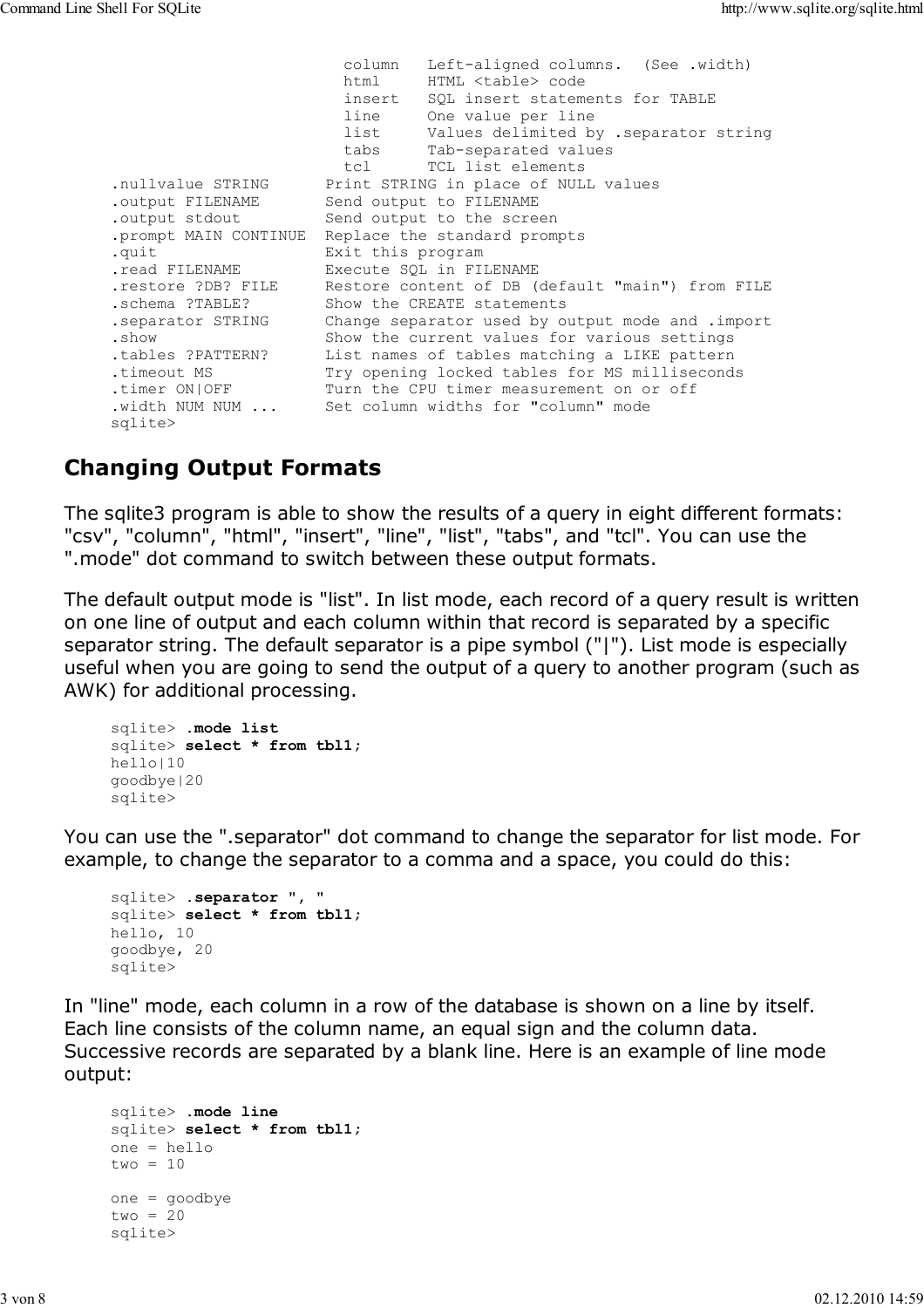In column mode, each record is shown on a separate line with the data aligned in columns. For example:

```
sqlite> .mode column
sqlite> select * from tbl1;
one two 
---------- ----------
hello 10 
goodbye 20 
sqlite>
```
By default, each column is at least 10 characters wide. Data that is too wide to fit in a column is truncated. You can adjust the column widths using the ".width" command. Like this:

```
sqlite> .width 12 6
sqlite> select * from tbl1;
one two 
------------ ------
hello 10 
goodbye 20 
sqlite>
```
The ".width" command in the example above sets the width of the first column to 12 and the width of the second column to 6. All other column widths were unaltered. You can gives as many arguments to ".width" as necessary to specify the widths of as many columns as are in your query results.

If you specify a column a width of 0, then the column width is automatically adjusted to be the maximum of three numbers: 10, the width of the header, and the width of the first row of data. This makes the column width self-adjusting. The default width setting for every column is this auto-adjusting 0 value.

The column labels that appear on the first two lines of output can be turned on and off using the ".header" dot command. In the examples above, the column labels are on. To turn them off you could do this:

```
sqlite> .header off
sqlite> select * from tbl1;
hello 10 
goodbye 20 
sqlite>
```
Another useful output mode is "insert". In insert mode, the output is formatted to look like SQL INSERT statements. You can use insert mode to generate text that can later be used to input data into a different database.

When specifying insert mode, you have to give an extra argument which is the name of the table to be inserted into. For example:

```
sqlite> .mode insert new_table
sqlite> select * from tbl1;
INSERT INTO 'new_table' VALUES('hello',10);
INSERT INTO 'new_table' VALUES('goodbye',20);
sqlite>
```
The last output mode is "html". In this mode, sqlite3 writes the results of the query as an XHTML table. The beginning <TABLE> and the ending </TABLE> are not written, but all of the intervening <TR>s, <TH>s, and <TD>s are. The html output mode is envisioned as being useful for CGI.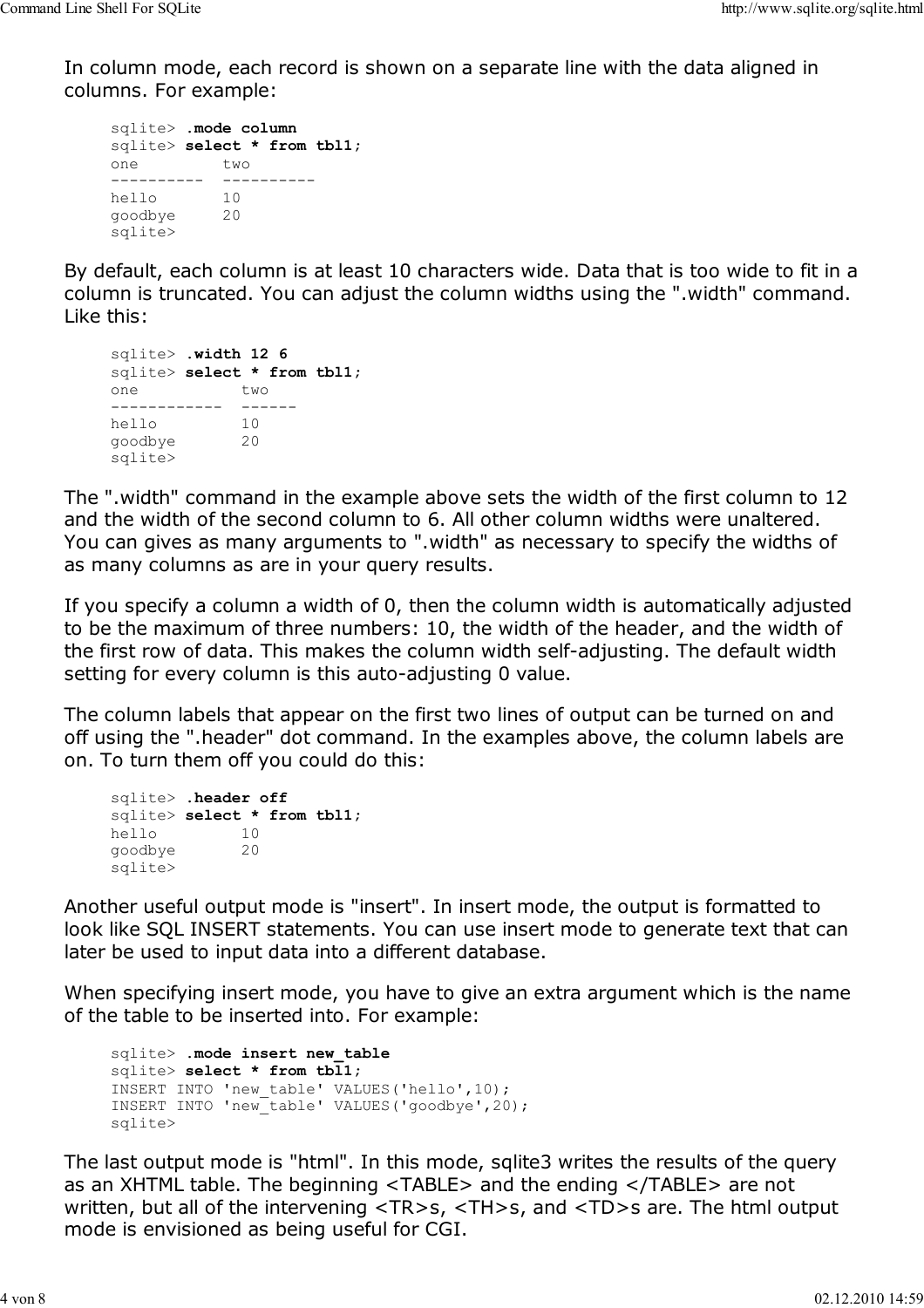# **Writing results to a file**

By default, sqlite3 sends query results to standard output. You can change this using the ".output" command. Just put the name of an output file as an argument to the .output command and all subsequent query results will be written to that file. Use ".output stdout" to begin writing to standard output again. For example:

```
sqlite> .mode list
sqlite> .separator |
sqlite> .output test_file_1.txt
sqlite> select * from tbl1;
sqlite> .exit
$ cat test_file_1.txt
hello|10
goodbye|20
$
```
## **Querying the database schema**

The sqlite3 program provides several convenience commands that are useful for looking at the schema of the database. There is nothing that these commands do that cannot be done by some other means. These commands are provided purely as a shortcut.

For example, to see a list of the tables in the database, you can enter ".tables".

```
sqlite> .tables
tbl1
tbl2
sqlite>
```
The ".tables" command is similar to setting list mode then executing the following query:

```
SELECT name FROM sqlite master
WHERE type IN ('table', 'view') AND name NOT LIKE 'sqlite %'
UNION ALL 
SELECT name FROM sqlite temp master
WHERE type IN ('table',\overline{v}view\overline{v})
ORDER BY 1
```
In fact, if you look at the source code to the sqlite3 program (found in the source tree in the file src/shell.c) you'll find exactly the above query.

The ".indices" command works in a similar way to list all of the indices for a particular table. The ".indices" command takes a single argument which is the name of the table for which the indices are desired. Last, but not least, is the ".schema" command. With no arguments, the ".schema" command shows the original CREATE TABLE and CREATE INDEX statements that were used to build the current database. If you give the name of a table to ".schema", it shows the original CREATE statement used to make that table and all if its indices. We have:

```
sqlite> .schema
create table tbl1(one varchar(10), two smallint)
CREATE TABLE tbl2 (
  f1 varchar(30) primary key,
  f2 text,
  f3 real
)
sqlite> .schema tbl2
```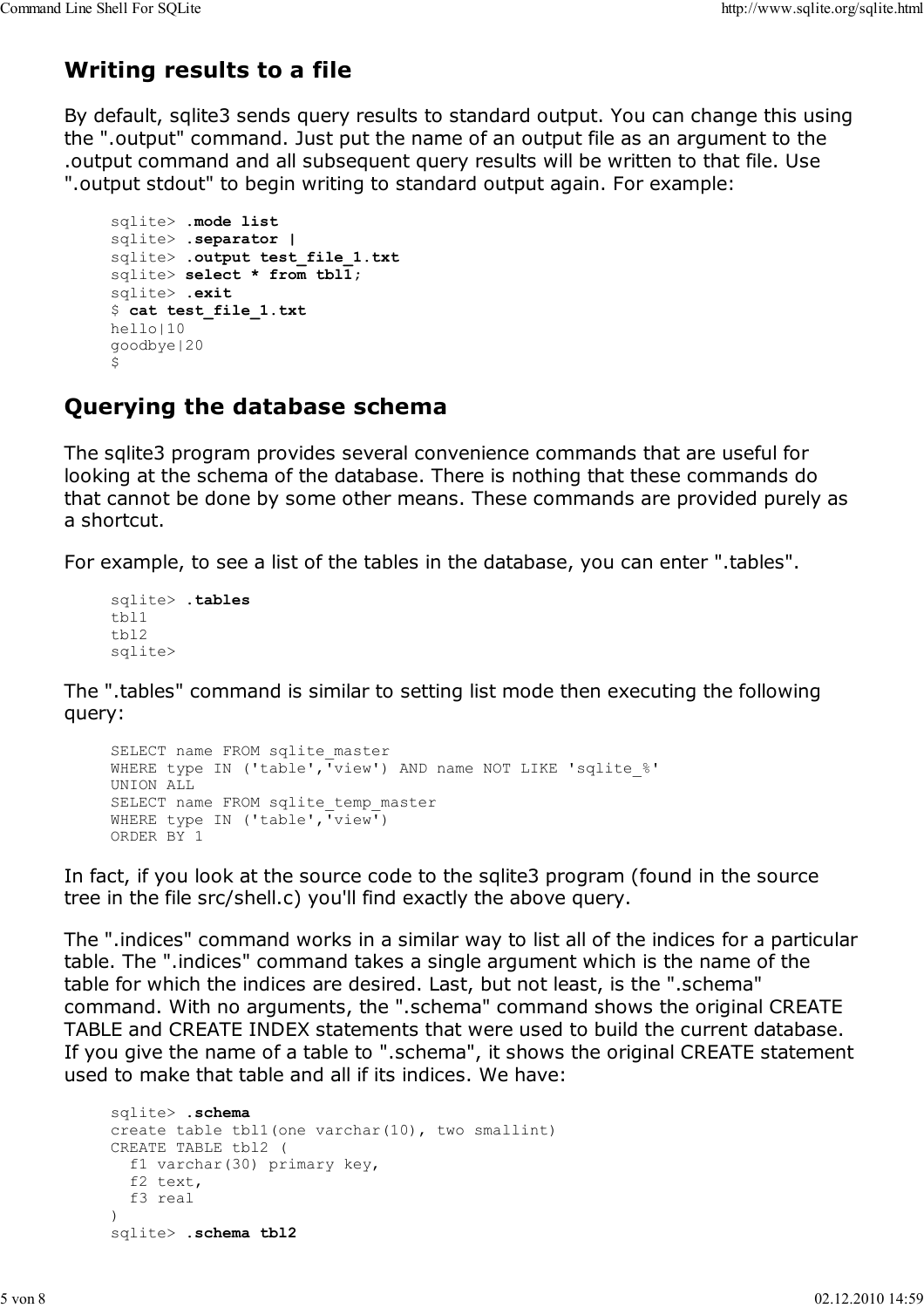```
CREATE TABLE tbl2 (
  f1 varchar(30) primary key,
  f2 text,
  f3 real
)
sqlite>
```
The ".schema" command accomplishes the same thing as setting list mode, then entering the following query:

```
SELECT sql FROM 
    (SELECT * FROM sqlite_master UNION ALL
   SELECT * FROM sqlite temp master)
WHERE type!='meta'
ORDER BY tbl name, type DESC, name
```
Or, if you give an argument to ".schema" because you only want the schema for a single table, the query looks like this:

```
SELECT sql FROM
   (SELECT * FROM sqlite_master UNION ALL
   SELECT * FROM sqlite temp master)
WHERE type!='meta' AND sql NOT NULL AND name NOT LIKE 'sqlite %'
ORDER BY substr(type,2,1), name
```
You can supply an argument to the .schema command. If you do, the query looks like this:

```
SELECT sql FROM
    (SELECT * FROM sqlite_master UNION ALL
    SELECT * FROM sqlite_temp_master)
WHERE tbl name LIKE '%s'
  AND type!='meta' AND sql NOT NULL AND name NOT LIKE 'sqlite_%'
ORDER BY substr(type,2,1), name
```
The "%s" in the query is replace by your argument. This allows you to view the schema for some subset of the database.

sqlite> **.schema %abc%**

Along these same lines, the ".table" command also accepts a pattern as its first argument. If you give an argument to the .table command, a "%" is both appended and prepended and a LIKE clause is added to the query. This allows you to list only those tables that match a particular pattern.

The ".databases" command shows a list of all databases open in the current connection. There will always be at least 2. The first one is "main", the original database opened. The second is "temp", the database used for temporary tables. There may be additional databases listed for databases attached using the ATTACH statement. The first output column is the name the database is attached with, and the second column is the filename of the external file.

sqlite> **.databases**

# **Converting An Entire Database To An ASCII Text File**

Use the ".dump" command to convert the entire contents of a database into a single ASCII text file. This file can be converted back into a database by piping it back into **sqlite3**.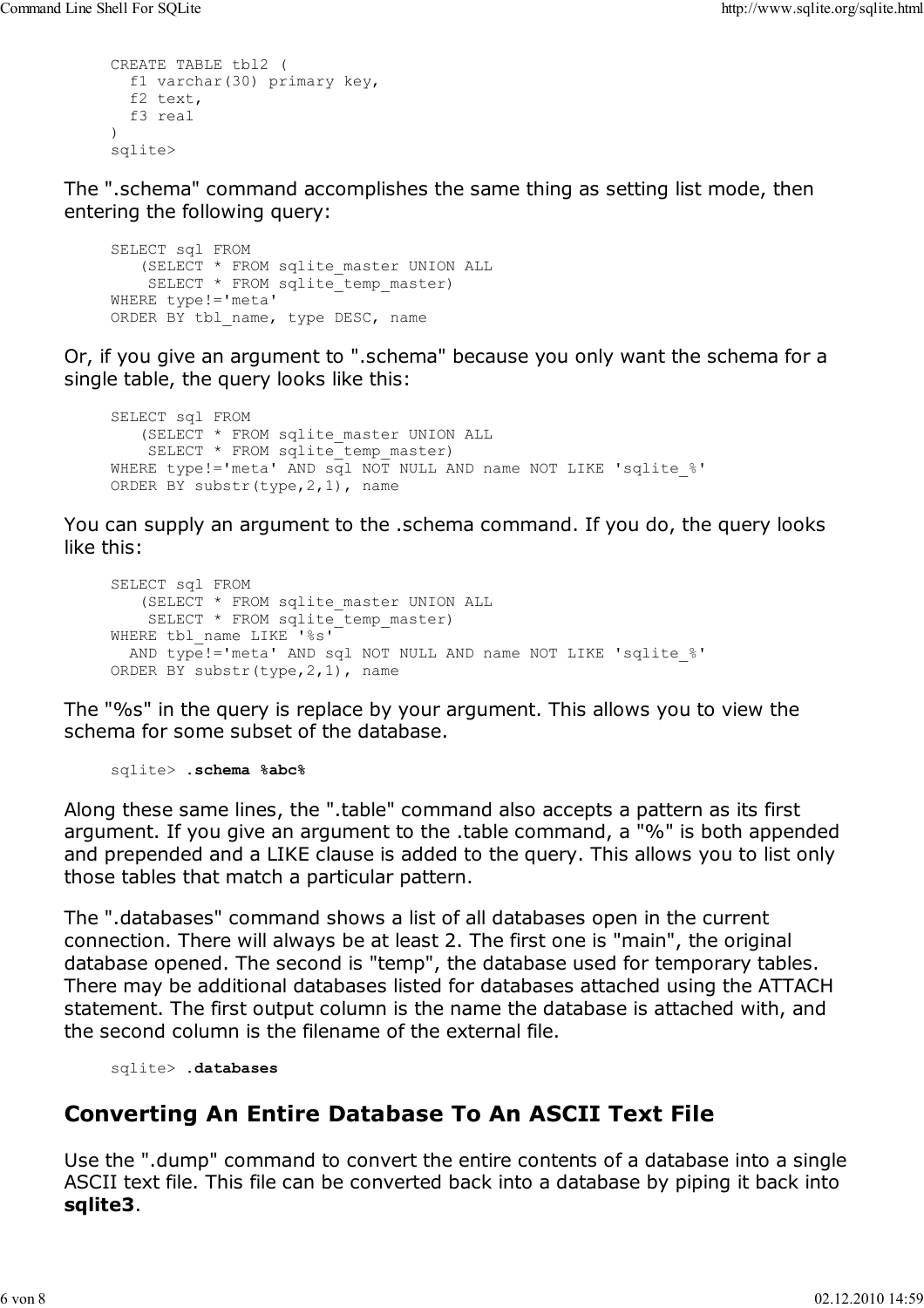A good way to make an archival copy of a database is this:

\$ **echo '.dump' | sqlite3 ex1 | gzip -c >ex1.dump.gz**

This generates a file named **ex1.dump.gz** that contains everything you need to reconstruct the database at a later time, or on another machine. To reconstruct the database, just type:

\$ **zcat ex1.dump.gz | sqlite3 ex2**

The text format is pure SQL so you can also use the .dump command to export an SQLite database into other popular SQL database engines. Like this:

\$ **createdb ex2** \$ **sqlite3 ex1 .dump | psql ex2**

## **Other Dot Commands**

The ".explain" dot command can be used to set the output mode to "column" and to set the column widths to values that are reasonable for looking at the output of an EXPLAIN command. The EXPLAIN command is an SQLite-specific SQL extension that is useful for debugging. If any regular SQL is prefaced by EXPLAIN, then the SQL command is parsed and analyzed but is not executed. Instead, the sequence of virtual machine instructions that would have been used to execute the SQL command are returned like a query result. For example:

```
sqlite> .explain
sqlite> explain delete from tbl1 where two<20;
addr opcode p1 p2 p3 
---- ------------ ----- ----- ------------------------------------- 
0 ListOpen 0 0
1 Open 0 1 tbl1
2 Next 0 9
3 Field 0 1 
4 Integer 20 0 
5 Ge 0 2
6 Key 0 0 
7 ListWrite 0 0 
8 Goto 0 2 
9 Noop 0 0 
10 ListRewind 0 0 
11 ListRead 0 14 
12 Delete 0 0 
13 Goto 0 11 
14 ListClose 0 0
```
The ".timeout" command sets the amount of time that the **sqlite3** program will wait for locks to clear on files it is trying to access before returning an error. The default value of the timeout is zero so that an error is returned immediately if any needed database table or index is locked.

And finally, we mention the ".exit" command which causes the sqlite3 program to exit.

## **Using sqlite3 in a shell script**

One way to use sqlite3 in a shell script is to use "echo" or "cat" to generate a sequence of commands in a file, then invoke sqlite3 while redirecting input from the generated command file. This works fine and is appropriate in many circumstances.